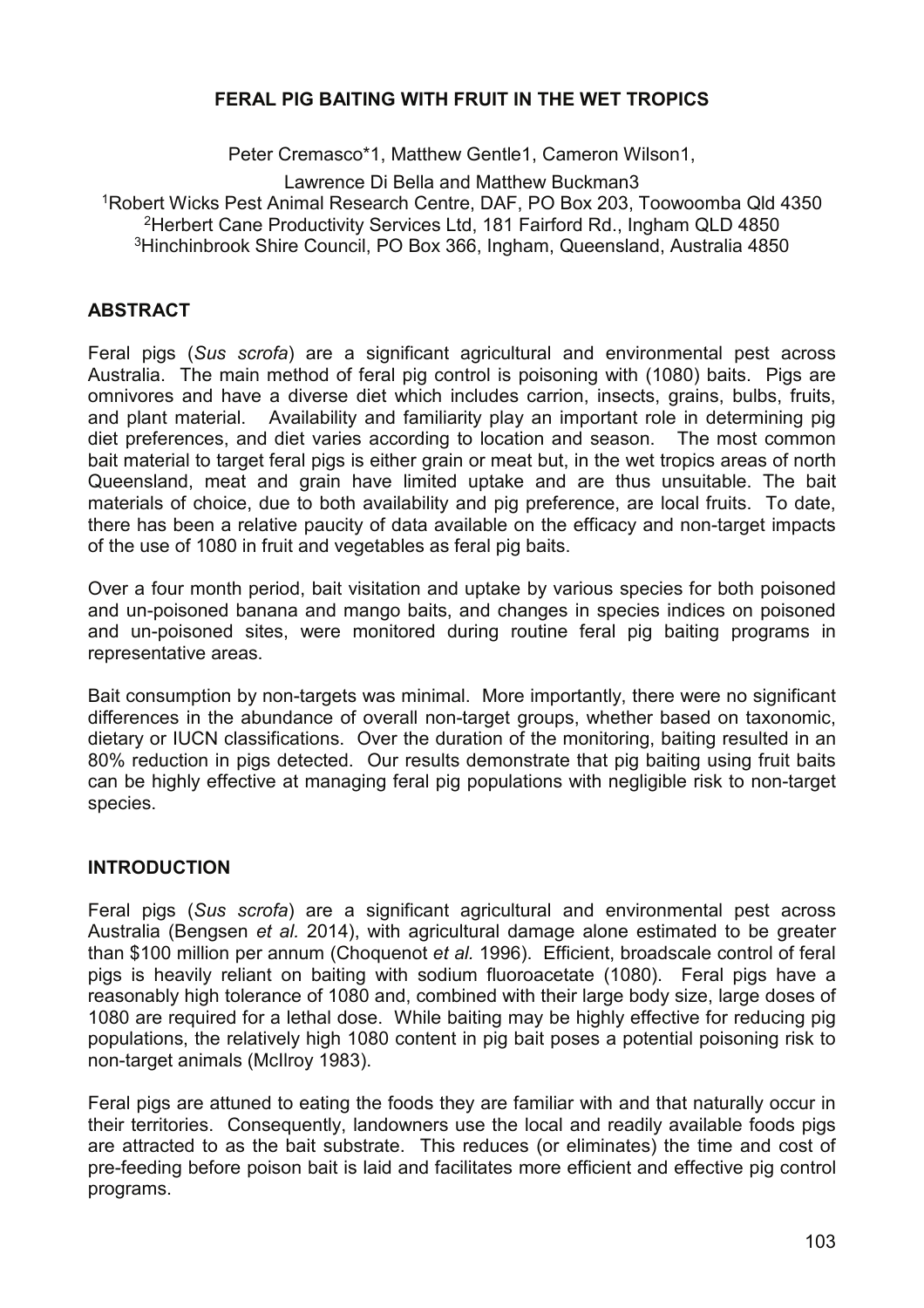There is a relative paucity of data on the efficacy of fruit and vegetable bait, as used to control feral pigs in the wet tropics, as well as data on quantifying non-target impacts.

This research investigated the efficacy and non-target impacts of using feral pig baits prepared from banana and mango.

# **METHODS**

This project monitored field sites to quantify exposure to, and impacts from pig baiting operations via; 1) monitoring bait stations to determine the number and variety of species visiting and consuming bait, and 2) population-level counts of non-target species to detect any changes in abundance following baiting operations.

The study area was located in the Hinchinbrook Shire surrounding the town of Ingham in north Queensland. In order to ensure that the full range of potentially susceptible species was assessed, monitoring was undertaken over multiple seasons and habitats.

All baiting operations were conducted by an authorised Local Government officer, who prepared and deployed baits in accordance with the current Queensland Vertebrate Pesticide Manual.

Pre-feeding activities were undertaken to determine feral pig activity in the area and to estimate the amount of toxic bait would be required. Whole mangoes and bananas were used as bait material. Mangoes used were ripe, with an approximate edible mass (sans seed) of 250 grams. Bananas were ripened before use, and had a nominal mass of 250 grams (including skin). Individual baits were directly injected with 1 ml of 36 mg/ml solution through one or more injection sites.

### 1. Monitoring bait uptake

Bait material was monitored by cameras to determine the identity of species removing baits, and the proportion of baits removed/consumed by such species. Cameras and bait stations were the same for pre and post feeding stations.

### 2. Population counts

Non-target species were counted/indexed on treatment (1080 baited) and control (no baiting) sites throughout the 4 months of the study, to determine population-level changes. Two methods were used for this: counts along driven transect, and camera trapping on feeding stations.

# **RESULTS**

### Baiting Efficacy

Between January and April 2016 a total of 40 baiting events were monitored during prefeeding with mango or banana, with 23 of these proceeding to the baiting and post-bait monitoring stage. A further 5 sites were monitored on control sites where no baiting was anticipated.

Baiting was generally very effective at reducing pig numbers at each location. There was an overall reduction of 80% (from 94 to 19 pigs) in maximum daily number of pigs detected between pre and post bait monitoring (Figure 1). Three of the events showed no change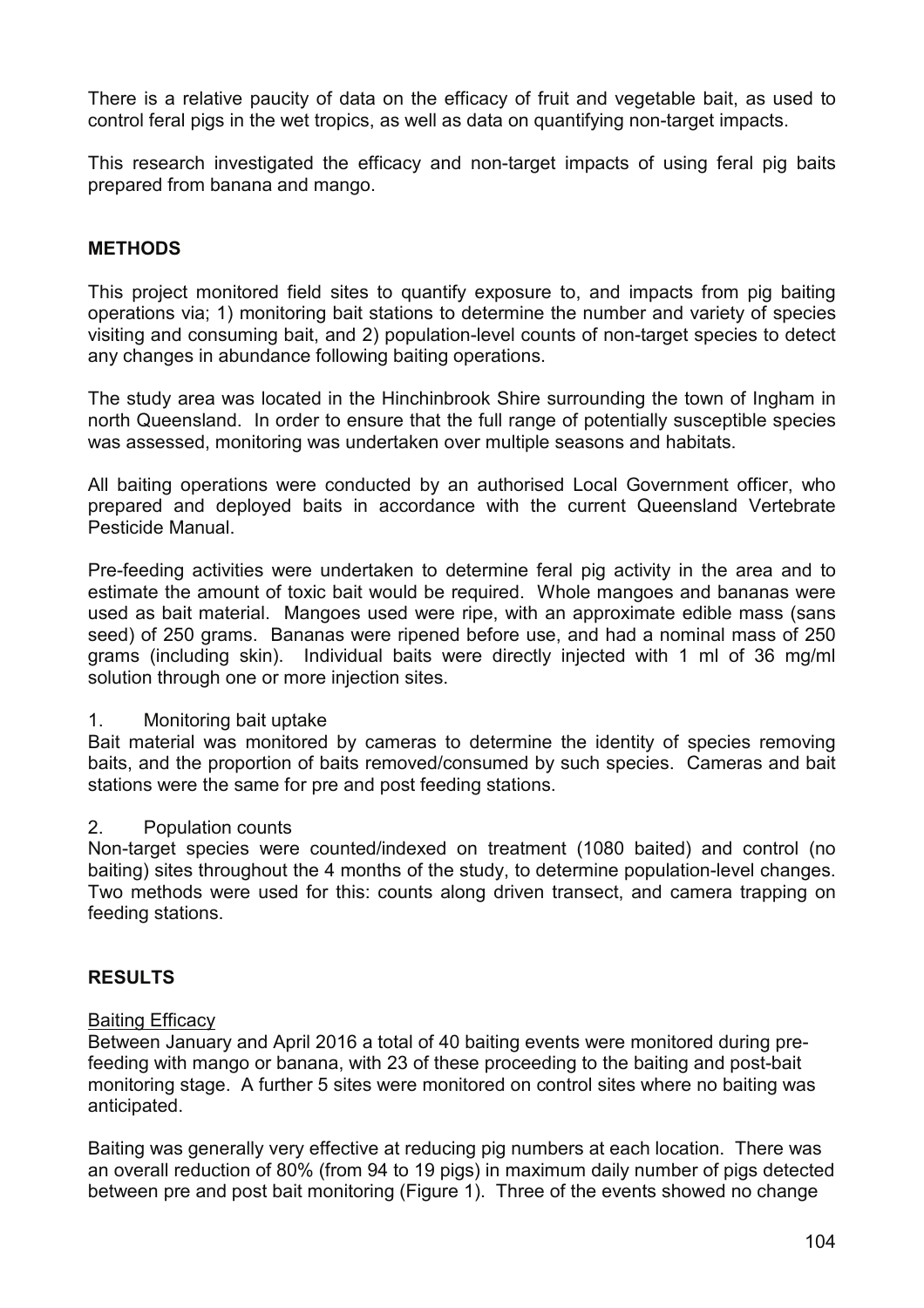in pig detections, while one showed an increase after baiting, possibly due to recolonisation or immigration of pigs from other areas.



**Figure 1:** The percentage reduction in the maximum number of feral pigs recorded at bait stations (Site/Event).

### Non-target Impact

Bird counts were conducted on three occasions (February, March and May) across approximately 60 kms of transects in baited and unbaited areas. The number of total birds per km of transect increased over time (Figure 2) on both the treated and untreated sites (P=0.05). The number of total birds observed per km of transect were significantly higher on the treatment sites for each of the three survey periods (P=0.05). However, there was no significant difference in mean bird counts between pre and post baiting surveys (P=0.05)





Bird species were clustered into groups. There was no significant difference in mean counts of wet tropic endemics, or rare and/or endangered bird species (P=0.05) between treated and untreated areas. Similarly, there was also no significant difference in the mean number birds assessed as possibly at risk from direct bait consumption, or possibly being at risk from secondary poisoning, between treatment and non-treatment sites, nor between one survey period and the next (P=0.05).

# **DISCUSSION**

Our data show that the use of mango and banana as a matrix for feral pig baiting is a safe and efficacious form of pig control. Despite over a decade of intensive use in the Hinchinbrook area the baiting method, as monitored in this study, is still achieving a reduction of ~80% in the pig population. In at least two of the monitored sites, multiple